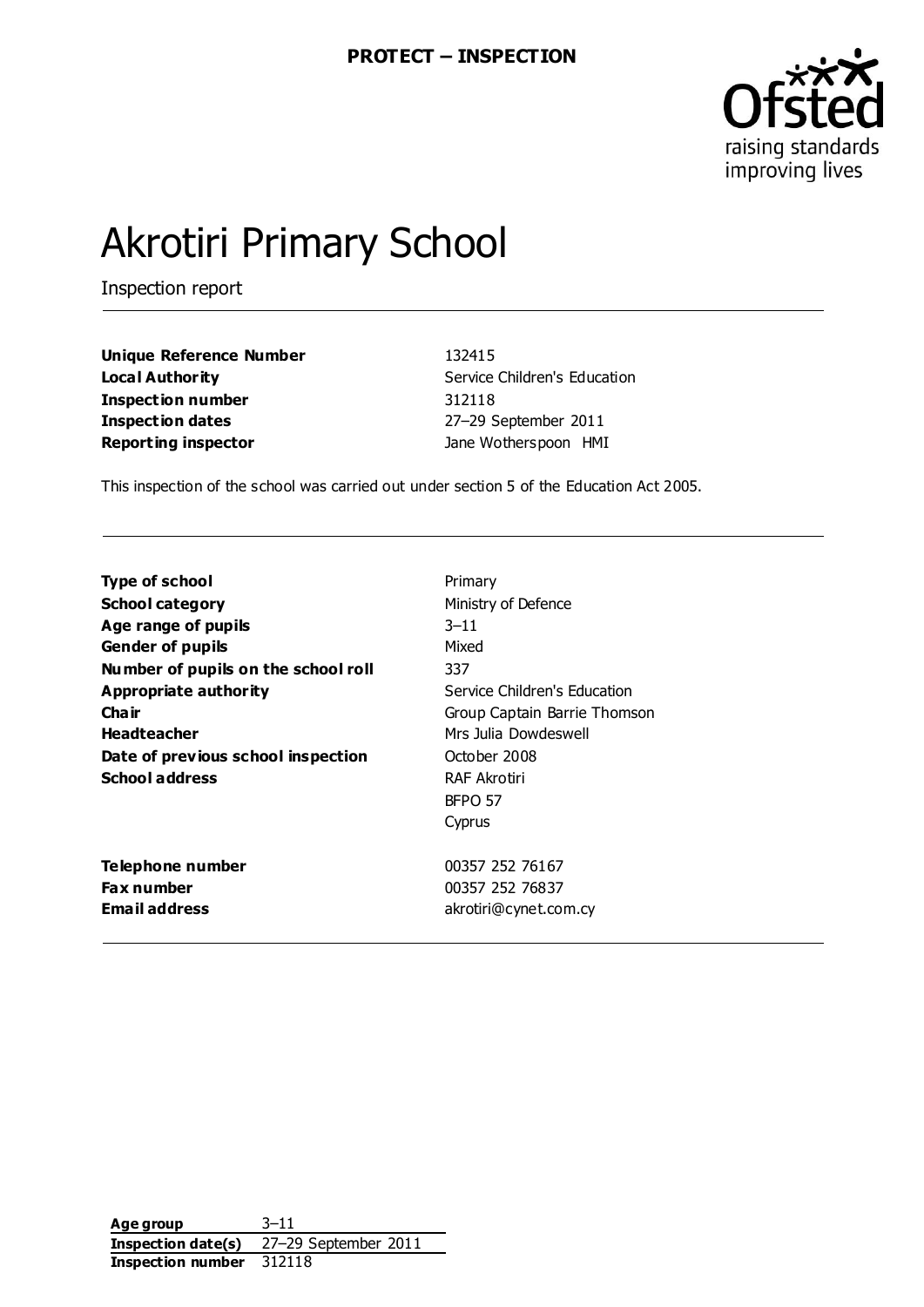The Office for Standards in Education, Children's Services and Skills (Ofsted) regulates and inspects to achieve excellence in the care of children and young people, and in education and skills for learners of all ages. It regulates and inspects childcare and children's social care, and inspects the Children and Family Court Advisory Support Service (Cafcass), schools, colleges, initial teacher training, work-based learning and skills training, adult and community learning, and education and training in prisons and other secure establishments. It assesses council children's services, and inspects services for looked after children, safeguarding and child protection.

Further copies of this report are obtainable from the school. Under the Education Act 2005, the school must provide a copy of this report free of charge to certain categories of people. A charge not exceeding the full cost of reproduction may be made for a ny other copies supplied.

If you would like a copy of this document in a different format, such as large print or Braille, please telephone 0300 123 4234, or email enquiries@ofsted.gov.uk.

You may copy all or parts of this document for non-commercial educational purposes, as long as you give details of the source and date of publication and do not alter the information in any way.

To receive regular email alerts about new publications, including survey reports and school inspection reports, please visit our website and go to 'Subscribe'.

Piccadilly Gate Store St **Manchester** M1 2WD

T: 0300 123 4234 Textphone: 0161 618 8524 E: enquiries@ofsted.gov.uk W: www.ofsted.gov.uk

**Ofsted** 

© Crown copyright 2011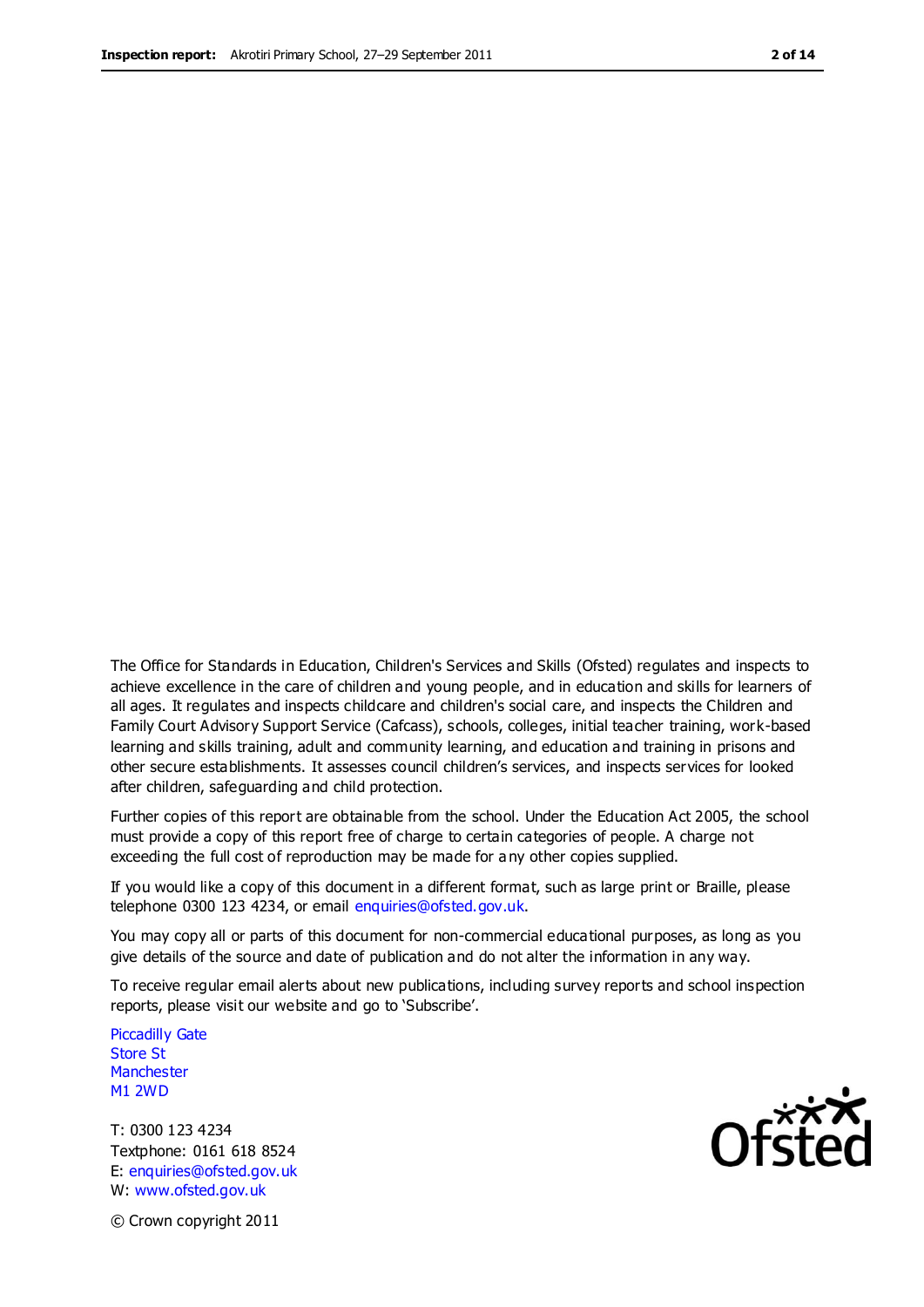# **Introduction**

This inspection was carried out by two of Her Majesty's Inspectors. Inspectors observed 18 teachers during the course of 25 observations which included short drop-ins to lessons as well as longer observations. They held meetings with the headteacher and key staff, the Chair and other members of the School Governance Committee and groups of pupils. They observed the school's work, and looked at a range of documentation including: safeguarding documents and policies; school improvement plans; minutes of meetings held by the school governance committee; teachers' lesson plans; and data on the pupils' attainment and progress over time. They analysed questionnaires from pupils, from staff and 124 from parents and carers.

The inspection team reviewed many aspects of the school's work. It looked in detail at a number of key areas.

- The extent to which changes in staffing, organisation, and leadership in the Early Years Foundation Stage have enabled the school to address issues of inadequate provision and improve it to a good level.
- How well changes in management structure have enabled leaders of all levels to contribute to improvements in the quality of teaching and learning.
- The extent to which teaching has improved to have a positive impact on pupils' learning and progress, especially in mathematics and for boys.
- How effective assertive mentoring has been in helping pupils to understand what they are learning and how to improve their work.

# **Information about the school**

Akrotiri Primary School serves the children of the British Forces and attached civilians based at RAF Akrotiri. Almost all pupils are from White British backgrounds and very few speak English as an additional language. A smaller than average proportion of pupils has been identified as having special educational needs. In common with all schools in Service Children's Education, pupils join and leave the school at various times of the year as their parents are posted. On average, pupils stay at the school between two and three years. Since the previous inspection there have been some significant changes in staffing, including the appointment of a new headteacher in spring 2010 and the redistribution of leadership roles.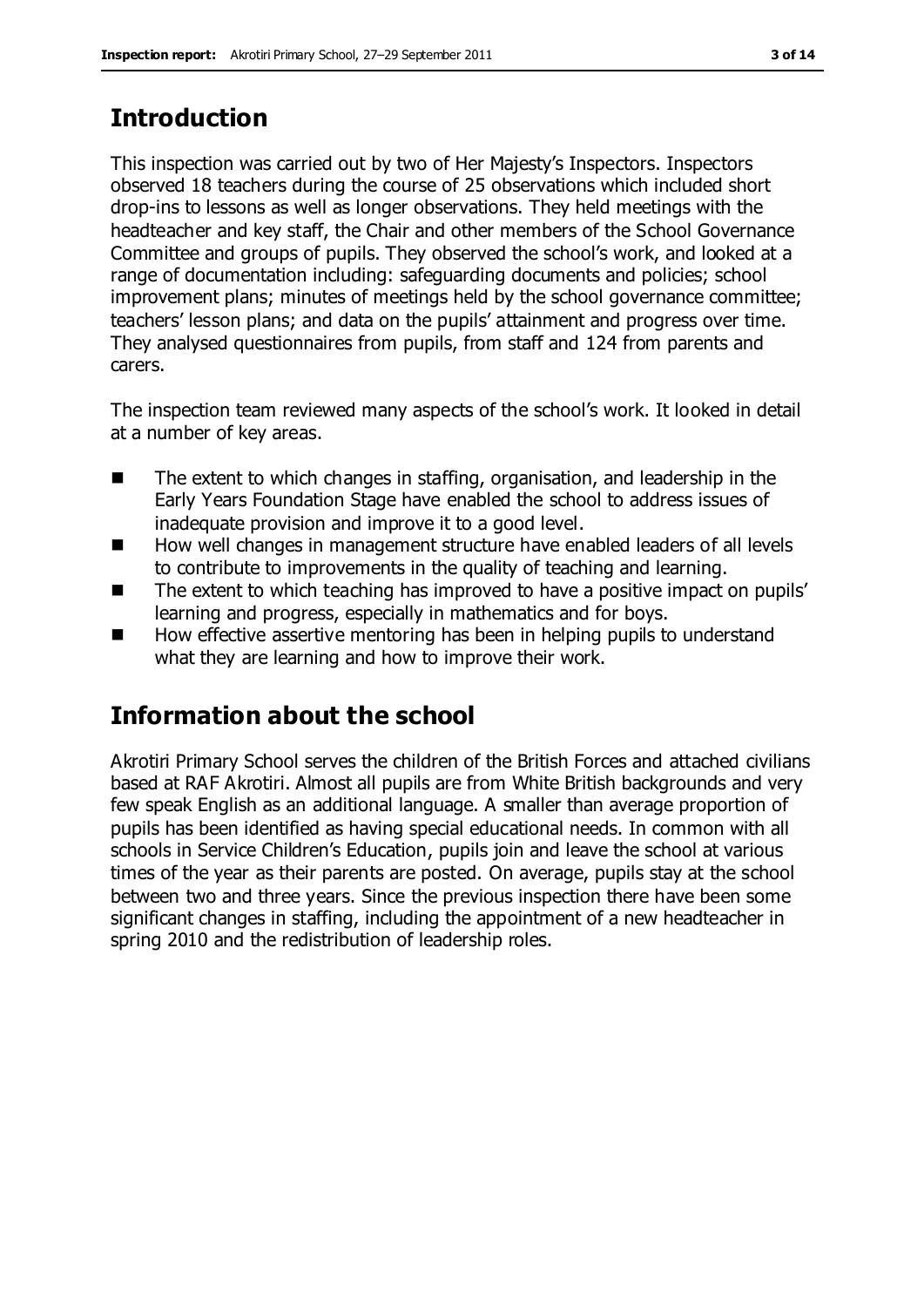## **Inspection judgements**

| Overall effectiveness: how good is the school?  |  |
|-------------------------------------------------|--|
| The school's capacity for sustained improvement |  |

## **Main findings**

A distinctive feature of this good school is the outstanding support for pupils' smooth transition in and out of the school. Very thorough and well-established procedures ensure that pupils settle quickly. Their well-being is monitored very closely in the first few weeks at the school. The school's excellent work with other support agencies on the island contributes significantly to the effectiveness of the support for pupils whose circumstances may prevent them from learning as well as they could. Parents report a high level of confidence in the way the school looks after their children and cares for them. Pupils, too, are happy and feel safe in school.

A range of strategies have been introduced to improve teaching and support pupils' learning. Much teaching is good and having a positive impact on pupils' good learning and progress. However, leaders are aware of pockets of satisfactory teaching where strategies for assessing pupils' learning are not yet embedded fully and used to best effect. Some teaching is outstanding and serves as a model for others to follow; it is inspirational and highly motivating for pupils. The provision in the Early Years Foundation Stage (F1 and F2) has improved considerably since the last inspection. It is now good and children make a positive start to school life.

Strengths in the curriculum include many varied opportunities through visits, themed weeks, and joint work with other schools which have a positive impact on pupils' learning and personal development. Pupils develop into mature, sensible young people who show a strong awareness of the needs of others. They develop personal qualities that will stand them in good stead for the future. Their role in decision making and opportunities to take a range of responsibilities in the school is underplayed. They have the potential and capacity to take on more responsibility and make a stronger contribution to their school and wider community. Their knowledge and awareness of communities beyond their own is a weaker aspect of personal development. By contrast, spiritual, moral and social development are strong.

The headteacher provides strong leadership for the school's improvement. Her support, coaching and mentoring of senior staff and those with leadership roles has been highly influential. Although leaders are involved extensively in monitoring the work of the school and in planning actions for improvement, their skills of evaluating the impact of those actions are still developing. Nonetheless, all leaders share the headteacher's vision for the school and, along with members of the school governance committee, have played their part in driving the school's improvement since the previous inspection. The transformation in the quality of provision in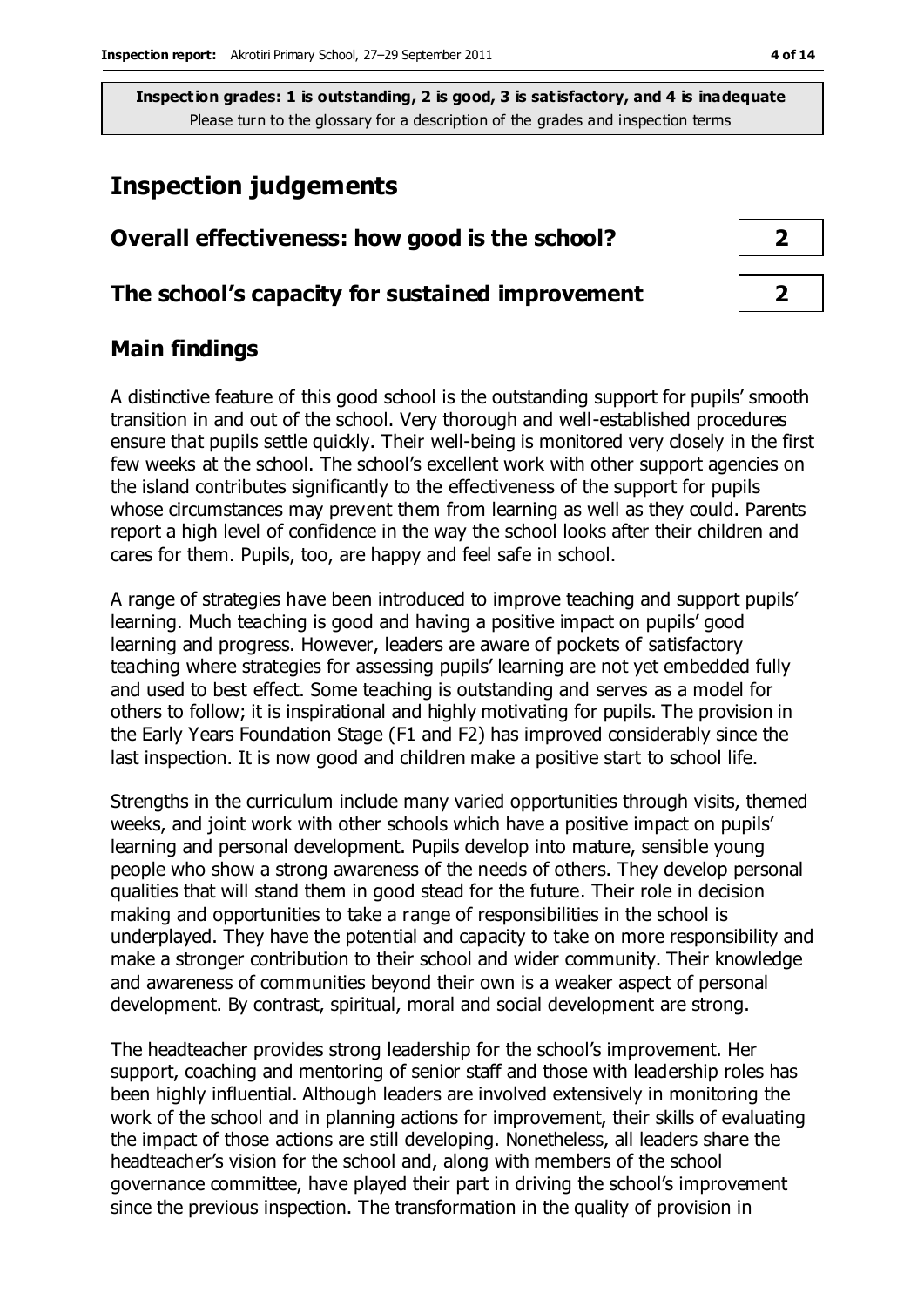Foundation Stage 1 and Foundation Stage 2, improvements in the quality of teaching and the better outcomes for pupils are indications of the school's good capacity to sustain further improvement.

## **What does the school need to do to improve further?**

- $\blacksquare$  Improve the consistency in the quality of teaching by embedding assessment strategies further and disseminating the outstanding practice in the school.
- Strengthen opportunities for pupils to contribute to their own and the wider community through:
	- taking a stronger role in taking responsibility for and making decisions about school life
	- building their knowledge of communities that are different to and beyond their own.
- Sharpen the diagnostic and analytical skills of other leaders in evaluating the impact of their actions on the quality of provision and the outcomes for pupils.

## **Outcomes for individuals and groups of pupils 2**

With the exception of 2010 where there was a dip, results of tests in English and mathematics at the end of Year 6 show that attainment is typically above that of most schools, especially in English. Notably, a good proportion of pupils attains the higher level, Level 5, in tests. This positive picture can be seen in the work of the current Year 6 and in year groups coming through the school. The school has identified some differences in the attainment and progress of boys and girls in some years in the past. The progress of individual pupils is tracked very carefully to ensure that they sustain the good progress required to meet the challenging targets set by teachers. Any dips in progress are identified quickly and rectified through additional support, intervention or challenge. The school has rightly prioritised mathematics this year following its successful focus on improving writing.

In lessons observed there was no significant difference in pupils' attitudes for learning. Engagement, motivation, active involvement and participation levels were good for both boys and girls and for the small numbers of pupils identified as having special educational needs. Any variations in progress between classes is linked to the quality of teaching rather than to any difference in gender, background or ability. Good relationships underpin effective collaborative work including in mixed groups. Behaviour for learning is consistently good and pupils' commitment to working well is a clear factor in their progress. They show interest and enthusiasm, even when teaching is not exciting. Pupils are articulate and able to explain their ideas and express their feelings and emotions. The assertive mentoring programme is having a profound impact on pupils' understanding of what they are learning and what they need to improve. This programme of clear target setting that stems directly from pupils' own work provides them with a strong sense of themselves as learners. It also helps new pupils to sustain progress. Specific programmes of intervention for those with additional learning needs help them to focus on the small steps in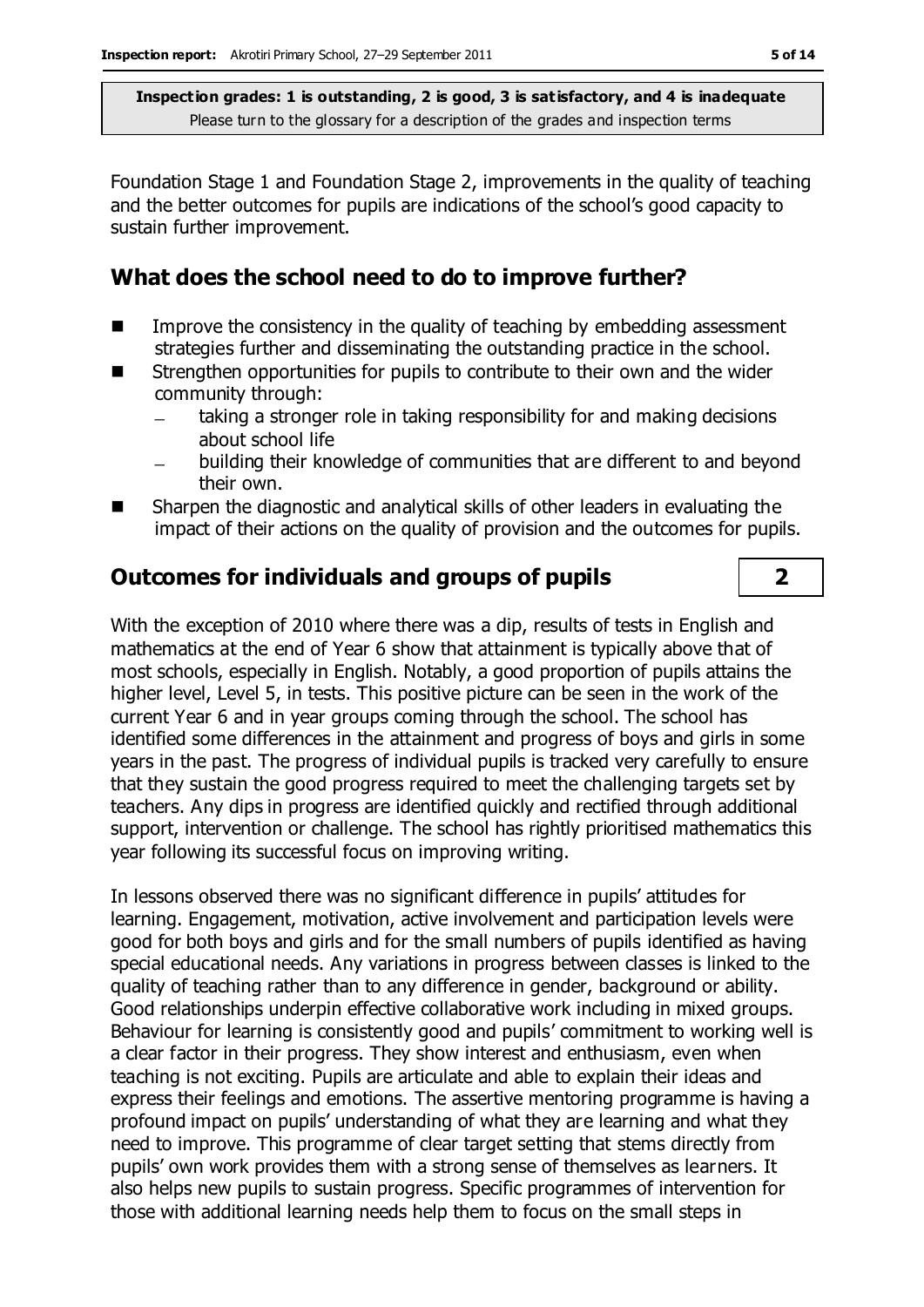learning identified in their individual plan.

Pupils report feeling safe in school and are confident that staff will listen if they have a problem. Pupils say bullying is rare although it has existed in the past. Pupils show awareness of safety in the playground, using the plentiful and challenging equipment sensibly. Pupils are polite, friendly and welcoming, both to new pupils and to visitors. They understand and respect the values of the school and behave well without the need for constant supervision. The school council is being re-energised, having faltered as a means of promoting the pupils' voice in the school. Responsibilities, such as being buddies for new pupils, are undertaken well but are not extensive. Pupils willingly embrace the experiences that living in a foreign country bring and, for example, learn about the history of the divided island. However, their understanding of other cultures nationally and globally are not so strong.

These are the grades for pupils' outcomes

| Pupils' achievement and the extent to which they enjoy their learning                                                     | $\overline{\mathbf{2}}$  |
|---------------------------------------------------------------------------------------------------------------------------|--------------------------|
| Taking into account:                                                                                                      | $\mathfrak{p}$           |
| Pupils' attainment <sup>1</sup>                                                                                           |                          |
| The quality of pupils' learning and their progress                                                                        | $\mathcal{P}$            |
| The quality of learning for pupils with special educational needs and/or disabilities<br>and their progress               | $\overline{2}$           |
| The extent to which pupils feel safe                                                                                      | $\overline{2}$           |
| Pupils' behaviour                                                                                                         | $\overline{\mathbf{2}}$  |
| The extent to which pupils adopt healthy lifestyles                                                                       | $\overline{2}$           |
| The extent to which pupils contribute to the school and wider community                                                   | 3                        |
| The extent to which pupils develop workplace and other skills that will<br>contribute to their future economic well-being | $\overline{\phantom{a}}$ |
| Taking into account:                                                                                                      |                          |
| Pupils' attendance <sup>1</sup>                                                                                           | $\mathfrak{p}$           |
| The extent of pupils' spiritual, moral, social and cultural development                                                   | 2                        |

## **How effective is the provision?**

Some aspects of teaching are consistent. The learning environment is vibrant and stimulating. Without exception teachers use displays of pupils' work and ideas effectively as prompts for learning. Key vocabulary and displays of the key features of writing support pupils' independence. Assertive mentoring and target setting complement each other and teachers' marking tells pupils what they need to improve next. At the end of lessons teachers frequently return to the lesson's objectives and ask pupils to assess for themselves what they can do now, what they understand and what they need support to achieve. Some teachers refer constantly to pupils'

 $\overline{a}$ <sup>1</sup> The grades for attainment and attendance are: 1 is high; 2 is above average; 3 is broadly average; and 4 is low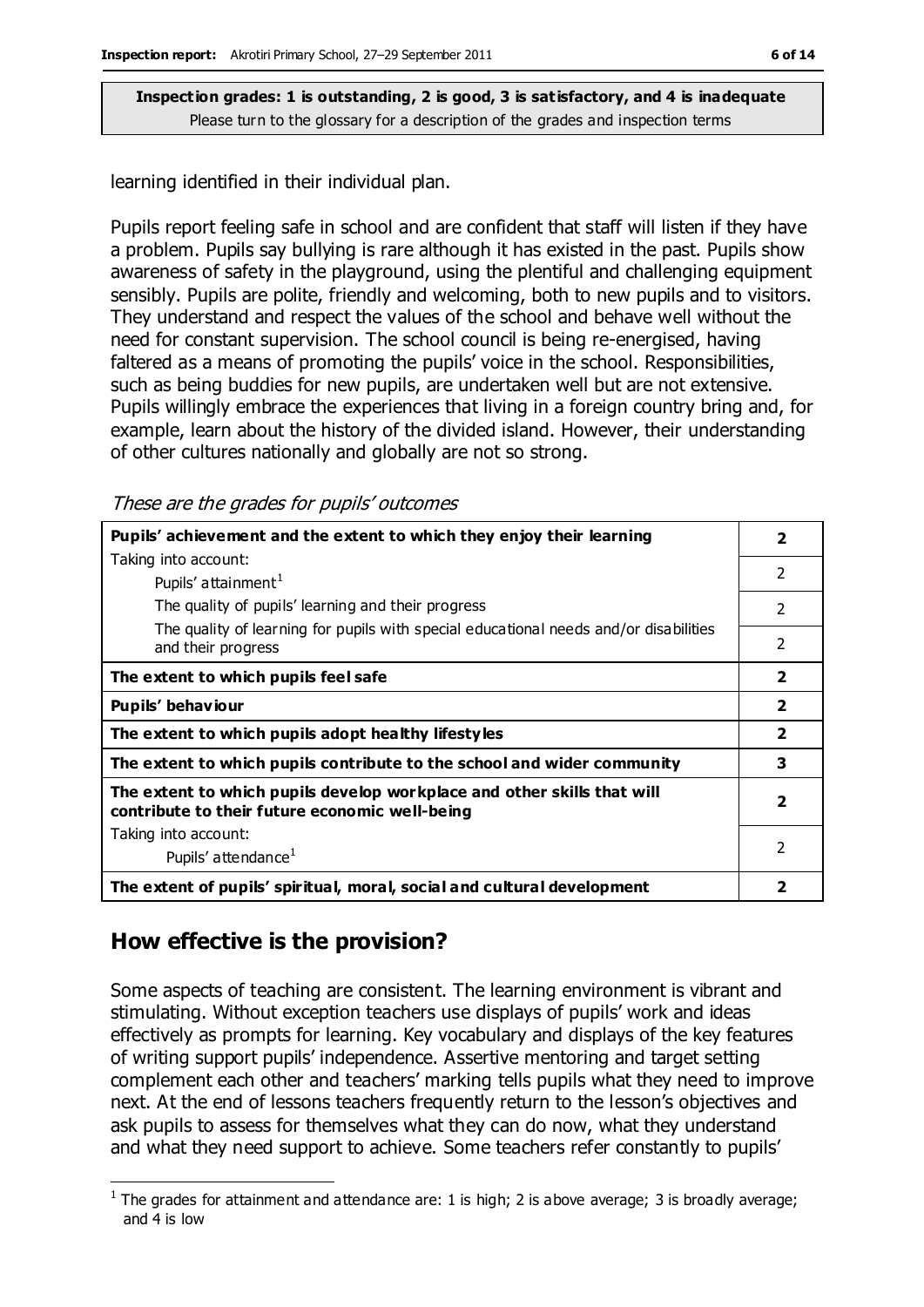targets and modify tasks as the lesson proceeds to ensure just the right level of challenge. However, it is the extent to which these features are embedded in teachers' practice that accounts for the remaining inconsistencies in the quality of teaching.

Lesson planning is often detailed and builds on what pupils have learnt previously. However, joint planning does not always bring about the same outcomes in parallel classes. This is because some teachers are more adept at recognising during lessons when tasks need further modification to meet pupils' needs. At times teaching is over-directed; teachers dominate the talk and give pupils too little time to respond. Teaching assistants are effective at supporting groups but not so well deployed during whole-class teaching.

Curriculum planning is currently undergoing some review to bring subjects together into a coherent and simple structure. Nonetheless, in practice, pupils enjoy a wide range of rich and memorable experiences that enable them to apply their skills across subjects and contribute much to their personal development. Enrichment activities are especially strong. Joint projects with local schools include programmes for pupils with particular gifts and talents. The programme for physical education is strong and the arts are covered well. The support for pupils with special educational needs is very well managed and has a positive impact on their learning and progress. Effective assessment ensures that no time is lost in establishing an appropriate programme of work for them when they start school.

These are the grades for the quality of provision

| The quality of teaching                                                                                    |  |
|------------------------------------------------------------------------------------------------------------|--|
| Taking into account:                                                                                       |  |
| The use of assessment to support learning                                                                  |  |
| The extent to which the curriculum meets pupils' needs, including, where<br>relevant, through partnerships |  |
| The effectiveness of care, guidance and support                                                            |  |

## **How effective are leadership and management?**

The headteacher's clear vision for the school's improvement, to which staff are committed, is captured in the single improvement plan. She has managed difficult staffing decisions sensitively without compromising on the aim of securing improvement in the quality of provision. The quality of teaching has improved, with much that is good and some that is outstanding. Much thought has gone into pairing teachers in year groups so that they can coach and support one another to tackle remaining inconsistencies. Importantly, leadership roles are increasingly spread among other staff who are developing their skills in monitoring and evaluating the school's provision to support the drive for improvement.

Assessment information is used effectively to monitor pupils' progress. Pupils'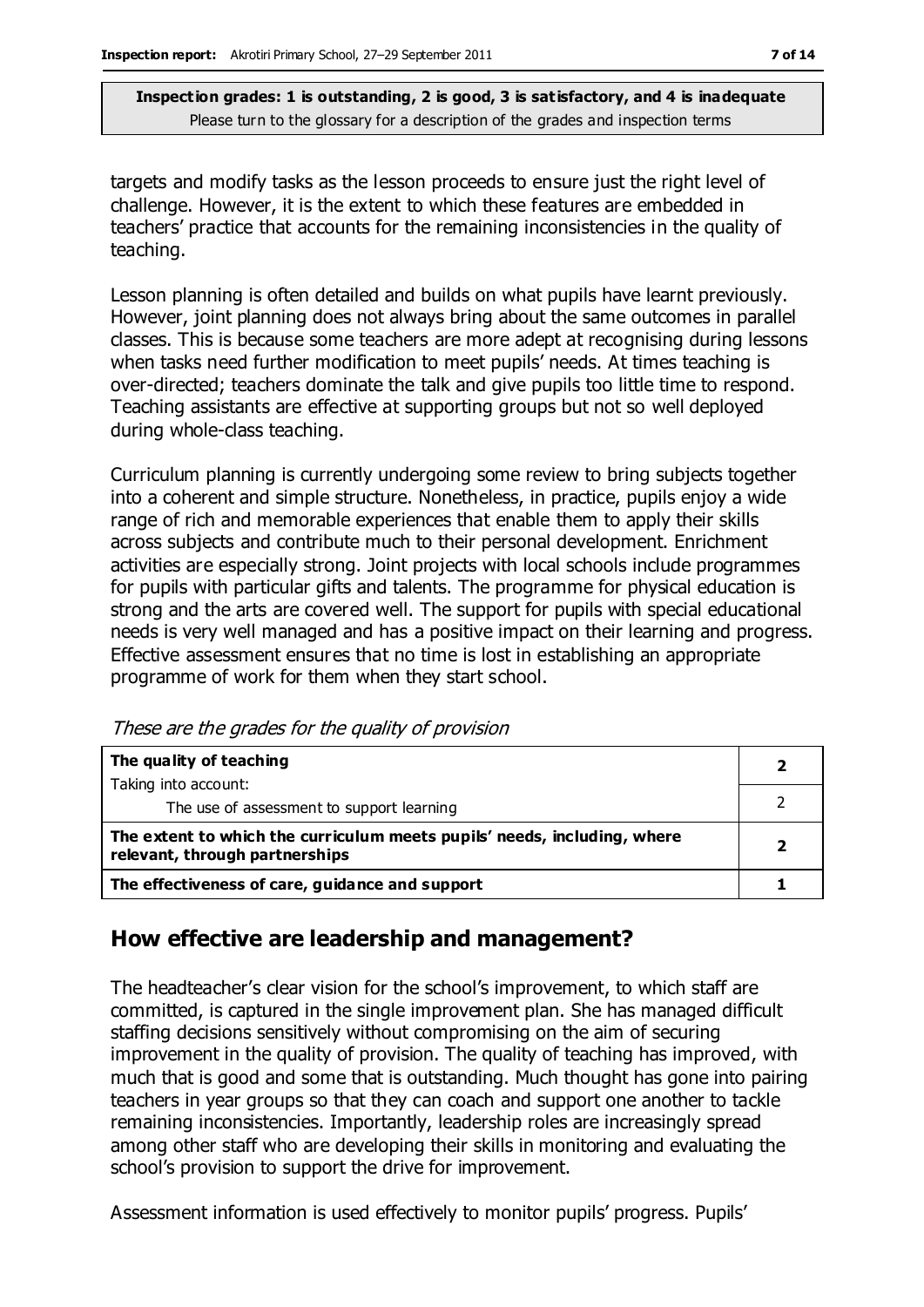performance is analysed thoroughly to ensure that no group is achieving better or worse than any other. Any slips in progress are identified quickly so that appropriate action can be taken before gaps widen. The school is monitoring closely the progress of boys in relation to girls to ensure that all pupils have equal chances to succeed. Termly meetings to discuss pupils' progress hold staff accountable for the outcomes of pupils in their class.

The school governance committee has been restructured since the last inspection to strengthen the role of members in asking challenging questions of the school's leaders. Members are clear about their roles and responsibilities and increasingly influential is school improvement. They gain good awareness of the school's strengths and areas for improvement from the headteacher's accurate and informative reports which are supplemented well by their own visits to the school.

Tight procedures for carrying out assessments of risks to pupils' health, safety and well-being ensure that the environment is one in which parents can have confidence. Record keeping systems are robust. Adults are trained appropriately in child protection issues and checked carefully to ensure their suitability to work with children. The strong sense of community and of belonging to the school can be seen in the good relationships that underpin the positive working atmosphere. However, links with communities beyond the school, including a range of cultures and traditions in the United Kingdom, are not so well established. The school keeps parents well-informed about activities and events through regular newsletters and bulletins on the school's website. Parents are involved strongly when their children start school and, increasingly, in the homework tasks set.

| The effectiveness of leadership and management in embedding ambition and<br>driving improvement                                                                     | 2                       |
|---------------------------------------------------------------------------------------------------------------------------------------------------------------------|-------------------------|
| Taking into account:                                                                                                                                                |                         |
| The leadership and management of teaching and learning                                                                                                              | 2                       |
| The effectiveness of the governing body in challenging and supporting the<br>school so that weaknesses are tackled decisively and statutory responsibilities<br>met | 2                       |
| The effectiveness of the school's engagement with parents and carers                                                                                                | $\overline{2}$          |
| The effectiveness of partnerships in promoting learning and well-being                                                                                              | $\overline{2}$          |
| The effectiveness with which the school promotes equality of opportunity and<br>tackles discrimination                                                              | $\overline{\mathbf{2}}$ |
| The effectiveness of safeguarding procedures                                                                                                                        | $\overline{\mathbf{2}}$ |
| The effectiveness with which the school promotes community cohesion                                                                                                 | 3                       |

|  |  |  | These are the grades for leadership and management |
|--|--|--|----------------------------------------------------|
|  |  |  |                                                    |
|  |  |  |                                                    |

## **Early Years Foundation Stage**

Children in Foundation Stage 1 and Foundation Stage 2 clearly enjoy the varied and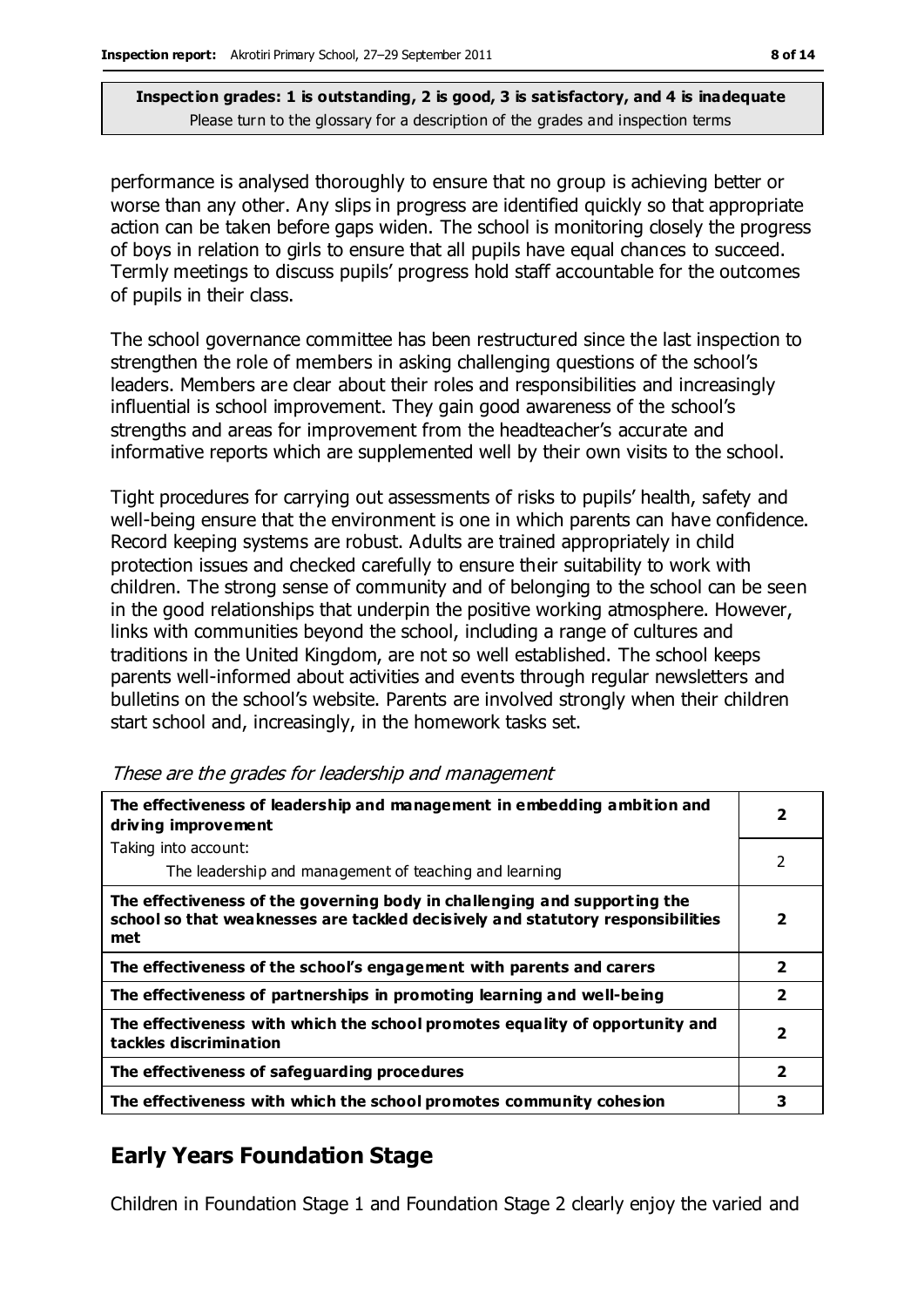interesting activities provided. The setting bears no resemblance to that described in the last report because key weaknesses from that time have been tackled with rigour. Leaders have been effective in raising expectations and building consistency. The learning environment is stimulating and well resourced, giving children a wide range of opportunities to support their learning. The current focus on early mathematical learning is a good example. Children are immersed in resources and displays for this area of learning wherever they go.

Teaching is good and adults take every opportunity to engage with the children, promote their talk and encourage them to make choices. All adults are well briefed and clear about the focus for learning in each session. Children settle in well, and show by their enthusiasm and willingness to explore the environment that they feel comfortable and secure in the setting. Communications with parents are good and leaders are proactive in reaching out to parents who may not be able to visit the setting on a daily basis.

These good features in provision mean that children's learning and development is promoted well and their achievement is good. They build well on their starting points, which are lower than the expectations for their age. By the time they transfer to Year 1, the children's attainment is similar to that found in most schools nationally. Leaders provide relevant training and coaching for staff to ensure a consistent approach. The approach to teaching children about letters and sounds, to support their early reading and writing skills, is a good example. Appropriate systems are in place for observing and recording the small steps in children's learning. Leaders recognise the need to strengthen the evaluation of children's progress during the year to make further modifications to the provision.

| Overall effectiveness of the Early Years Foundation Stage                    |  |
|------------------------------------------------------------------------------|--|
| Taking into account:                                                         |  |
| Outcomes for children in the Early Years Foundation Stage                    |  |
| The quality of provision in the Early Years Foundation Stage                 |  |
| The effectiveness of leadership and management of the Early Years Foundation |  |
| Stage                                                                        |  |

These are the grades for the Early Years Foundation Stage

### **Views of parents and carers**

The proportion of questionnaires returned was slightly above average. The majority of parents are positive about their children's experience at Akrotiri. Parents were especially positive about children's enjoyment of school and how well they are looked after. Many parents took the opportunity to add positive comments. The few negative comments did not form any pattern and concerns were individual. Inspectors followed up comments where possible and, where appropriate, discussed the nature of the issue with the school's leaders.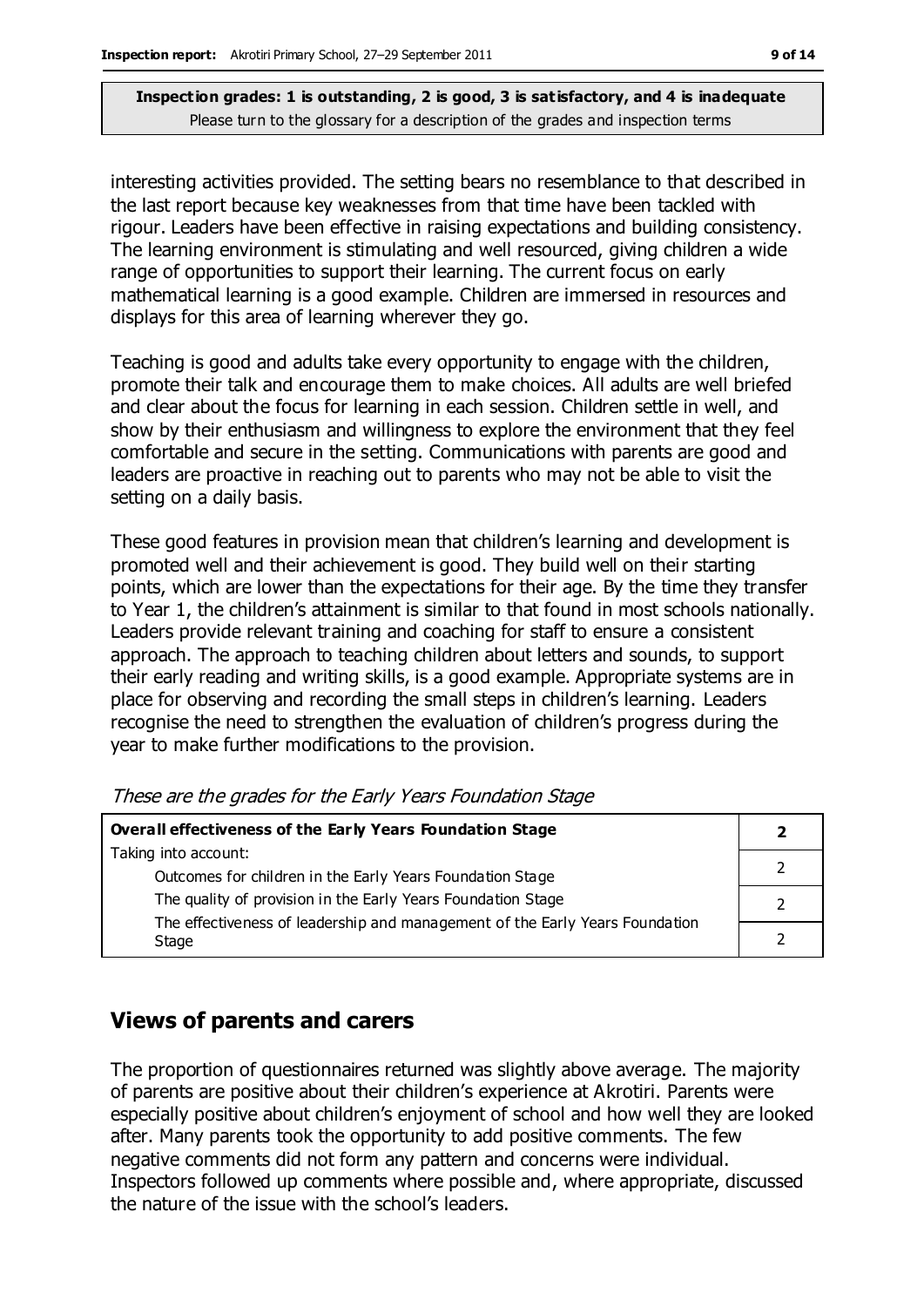#### **Responses from parents and carers to Ofsted's questionnaire**

Ofsted invited all the registered parents and carers of pupils registered at Akrotiri Primary School to complete a questionnaire about their views of the school.

In the questionnaire, parents and carers were asked to record how strongly they agreed with 13 statements about the school.

The inspection team received 124 completed questionnaires by the end of the on-site inspection. In total, there are 337 pupils registered at the school.

| <b>Statements</b>                                                                                                                                                                                                                                       | <b>Strongly</b><br>agree |               | <b>Agree</b> |               | <b>Disagree</b> |                | <b>Strongly</b><br>disagree |               |
|---------------------------------------------------------------------------------------------------------------------------------------------------------------------------------------------------------------------------------------------------------|--------------------------|---------------|--------------|---------------|-----------------|----------------|-----------------------------|---------------|
|                                                                                                                                                                                                                                                         | <b>Total</b>             | $\frac{1}{2}$ | <b>Total</b> | $\frac{1}{2}$ | <b>Total</b>    | $\frac{1}{2}$  | <b>Total</b>                | $\frac{1}{2}$ |
| My child enjoys school                                                                                                                                                                                                                                  | 79                       | 64            | 43           | 35            | 2               | $\overline{2}$ | $\mathbf 0$                 | $\mathbf 0$   |
| The school keeps my child<br>safe                                                                                                                                                                                                                       | 73                       | 59            | 47           | 38            | 4               | 3              | $\mathbf 0$                 | $\mathbf 0$   |
| The school informs me about<br>my child's progress                                                                                                                                                                                                      | 70                       | 56            | 48           | 39            | $\overline{2}$  | $\overline{2}$ | $\mathbf 0$                 | $\mathbf 0$   |
| My child is making enough<br>progress at this school                                                                                                                                                                                                    | 55                       | 44            | 56           | 45            | $\overline{7}$  | 6              | $\mathbf 0$                 | $\mathbf 0$   |
| The teaching is good at this<br>school                                                                                                                                                                                                                  | 61                       | 49            | 55           | 44            | $\overline{2}$  | $\overline{2}$ | $\mathbf 0$                 | $\mathbf 0$   |
| The school helps me to<br>support my child's learning                                                                                                                                                                                                   | 61                       | 49            | 54           | 44            | 3               | $\overline{2}$ | $\Omega$                    | $\mathbf 0$   |
| The school helps my child to<br>have a healthy lifestyle                                                                                                                                                                                                | 64                       | 52            | 56           | 45            | $\overline{2}$  | $\overline{2}$ | $\mathbf 0$                 | $\mathbf 0$   |
| The school makes sure that<br>my child is well prepared for<br>the future (for example<br>changing year group,<br>changing school, and for<br>children who are finishing<br>school, entering further or<br>higher education, or entering<br>employment) | 45                       | 36            | 61           | 49            | $\overline{2}$  | $\overline{2}$ | $\mathbf{1}$                | $\mathbf{1}$  |
| The school meets my child's<br>particular needs                                                                                                                                                                                                         | 55                       | 44            | 60           | 48            | $\mathbf{1}$    | $\mathbf{1}$   | $\mathbf 0$                 | $\mathbf 0$   |
| The school deals effectively<br>with unacceptable behaviour                                                                                                                                                                                             | 45                       | 36            | 69           | 56            | 1               | 1              | 1                           | $\mathbf{1}$  |
| The school takes account of<br>my suggestions and<br>concerns                                                                                                                                                                                           | 47                       | 38            | 63           | 51            | 5               | 4              | $\mathbf 0$                 | $\mathbf 0$   |
| The school is led and<br>managed effectively                                                                                                                                                                                                            | 60                       | 48            | 54           | 44            | $\mathbf{1}$    | 1              | $\mathbf{1}$                | $\mathbf{1}$  |
| Overall, I am happy with my<br>child's experience at this<br>school                                                                                                                                                                                     | 77                       | 62            | 40           | 32            | 2               | 2              | $\mathbf 0$                 | $\mathbf 0$   |

The table above summarises the responses that parents and carers made to each statement. The percentages indicate the proportion of parents and carers giving that response out of the total number of completed questionnaires. Where one or more parents and carers chose not to answer a particular question, the percentages will not add up to 100%.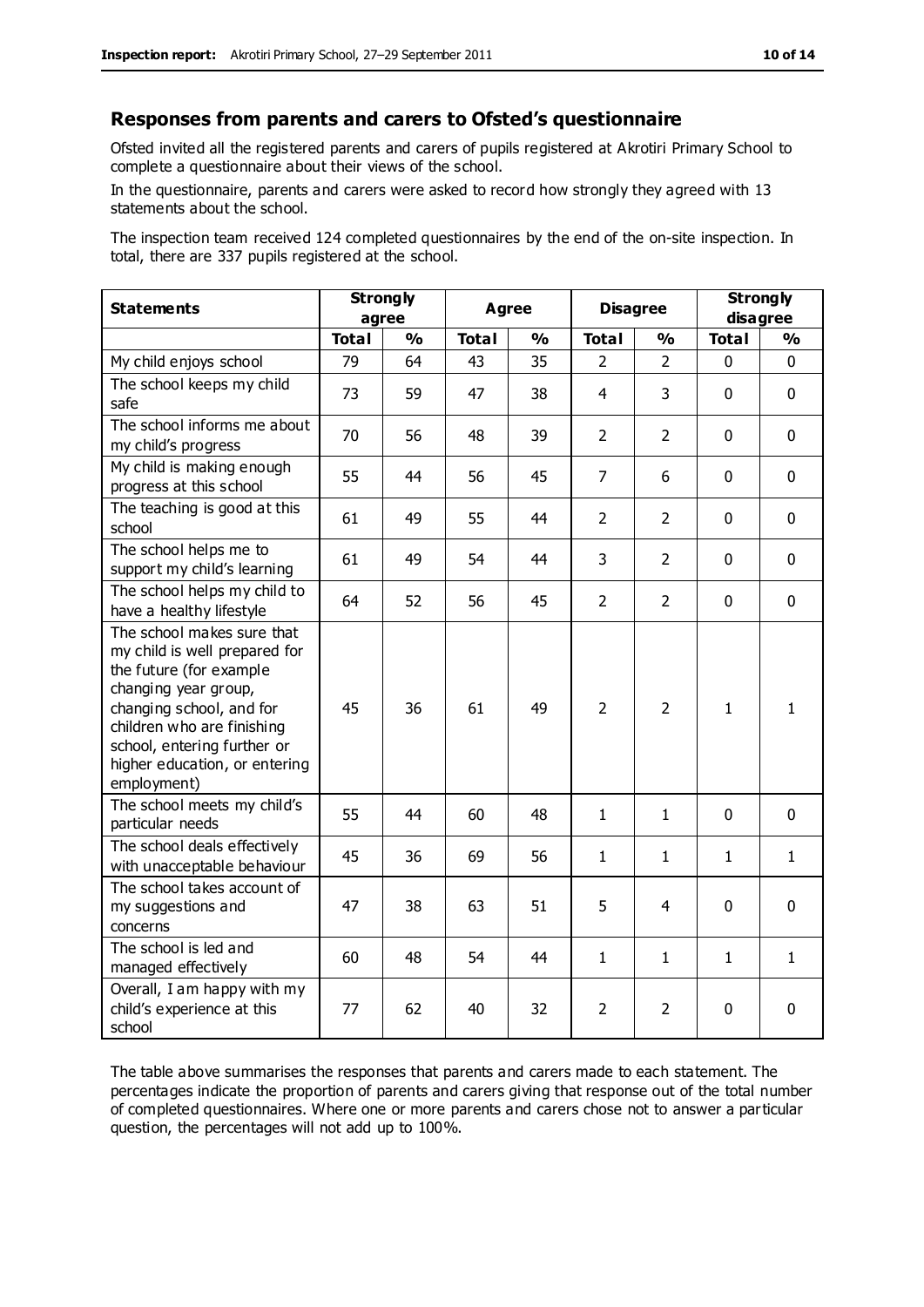# **Glossary**

## **What inspection judgements mean**

| Grade   | <b>Judgement</b> | <b>Description</b>                                                                                                   |
|---------|------------------|----------------------------------------------------------------------------------------------------------------------|
| Grade 1 | Outstanding      | These features are highly effective. An outstanding<br>school provides exceptionally well for all its pupils' needs. |
|         |                  |                                                                                                                      |
| Grade 2 | Good             | These are very positive features of a school. A school                                                               |
|         |                  | that is good is serving its pupils well.                                                                             |
| Grade 3 | Satisfactory     | These features are of reasonable quality. A satisfactory                                                             |
|         |                  | school is providing adequately for its pupils.                                                                       |
| Grade 4 | Inadequate       | These features are not of an acceptable standard. An                                                                 |
|         |                  | inadequate school needs to make significant                                                                          |
|         |                  | improvement in order to meet the needs of its pupils.                                                                |
|         |                  | Ofsted inspectors will make further visits until it                                                                  |
|         |                  | improves.                                                                                                            |

## **Overall effectiveness of schools**

|                       | Overall effectiveness judgement (percentage of schools) |      |                     |                   |
|-----------------------|---------------------------------------------------------|------|---------------------|-------------------|
| <b>Type of school</b> | <b>Outstanding</b>                                      | Good | <b>Satisfactory</b> | <b>Inadequate</b> |
| Nursery schools       | 43                                                      | 47   |                     |                   |
| Primary schools       | h                                                       | 46   | 42                  |                   |
| Secondary             | 14                                                      | 36   | 41                  |                   |
| schools               |                                                         |      |                     |                   |
| Sixth forms           | 15                                                      | 42   | 41                  | 3                 |
| Special schools       | 30                                                      | 48   | 19                  |                   |
| Pupil referral        | 14                                                      | 50   | 31                  |                   |
| units                 |                                                         |      |                     |                   |
| All schools           | 10                                                      | 44   | 39                  |                   |

New school inspection arrangements were introduced on 1 September 2009. This means that inspectors now make some additional judgements that were not made previously.

The data in the table above are for the period 1 September 2010 to 08 April 2011 and are consistent with the latest published official statistics about maintained school inspection outcomes (see [www.ofsted.gov.uk\)](http://www.ofsted.gov.uk/).

The sample of schools inspected during 2010/11 was not representative of all schools nationally, as weaker schools are inspected more frequently than good or outstanding schools.

Percentages are rounded and do not always add exactly to 100.

Sixth form figures reflect the judgements made for the overall effectiveness of the sixth form in secondary schools, special schools and pupil referral units.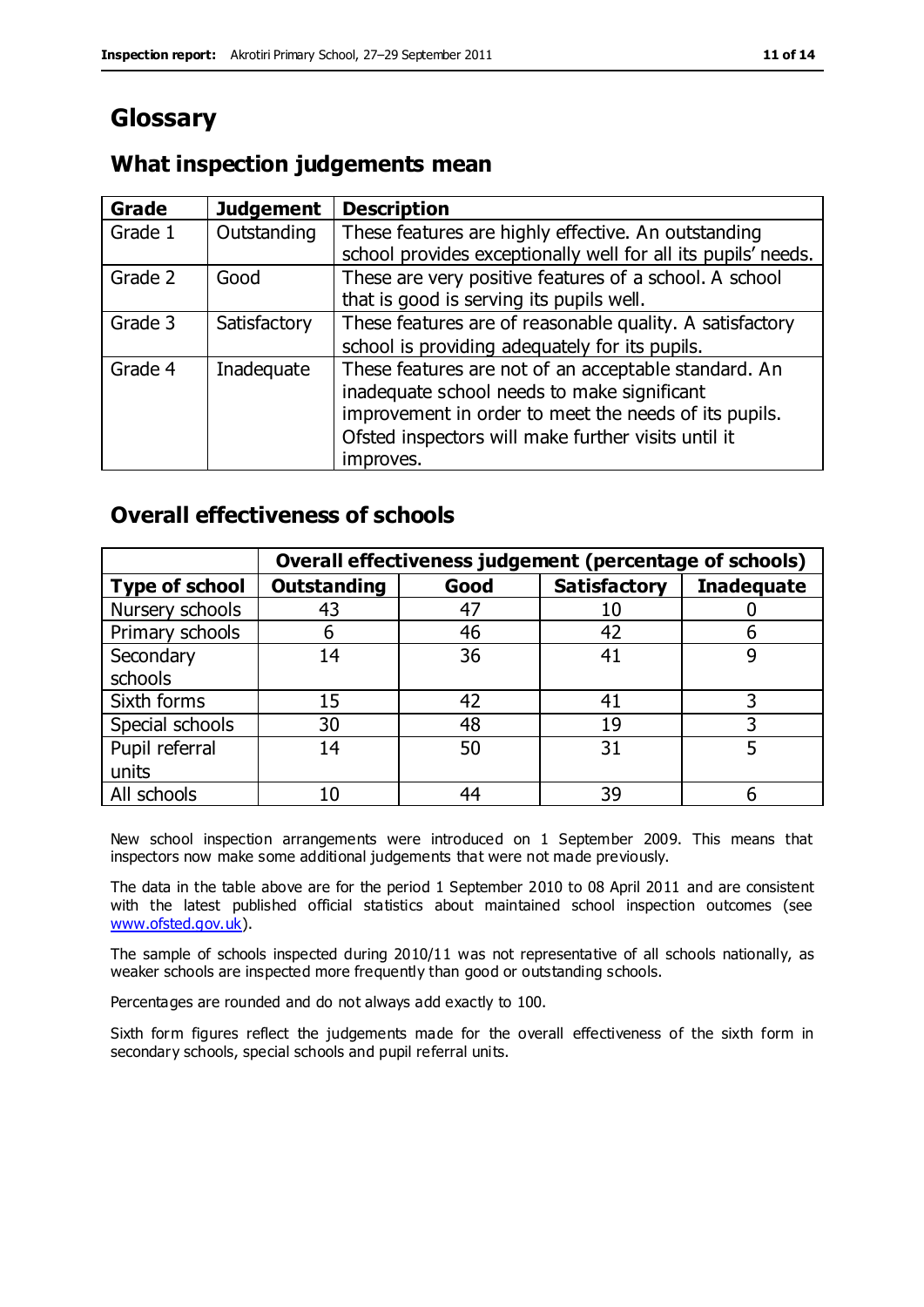# **Common terminology used by inspectors**

| Achievement:               | the progress and success of a pupil in their<br>learning, development or training.                                                                                                                                                                                                                                             |
|----------------------------|--------------------------------------------------------------------------------------------------------------------------------------------------------------------------------------------------------------------------------------------------------------------------------------------------------------------------------|
| Attainment:                | the standard of the pupils' work shown by test and<br>examination results and in lessons.                                                                                                                                                                                                                                      |
| Capacity to improve:       | the proven ability of the school to continue<br>improving. Inspectors base this judgement on what<br>the school has accomplished so far and on the<br>quality of its systems to maintain improvement.                                                                                                                          |
| Leadership and management: | the contribution of all the staff with responsibilities,<br>not just the headteacher, to identifying priorities,<br>directing and motivating staff and running the<br>school.                                                                                                                                                  |
| Learning:                  | how well pupils acquire knowledge, develop their<br>understanding, learn and practise skills and are<br>developing their competence as learners.                                                                                                                                                                               |
| Overall effectiveness:     | inspectors form a judgement on a school's overall<br>effectiveness based on the findings from their<br>inspection of the school. The following judgements,<br>in particular, influence what the overall<br>effectiveness judgement will be.                                                                                    |
|                            | The school's capacity for sustained<br>improvement.<br>Outcomes for individuals and groups of<br>ш<br>pupils.<br>The quality of teaching.<br>The extent to which the curriculum meets<br>a s<br>pupils' needs, including, where relevant,<br>through partnerships.<br>The effectiveness of care, guidance and<br>■<br>support. |
| Progress:                  | the rate at which pupils are learning in lessons and<br>over longer periods of time. It is often measured<br>by comparing the pupils' attainment at the end of a<br>key stage with their attainment when they started.                                                                                                         |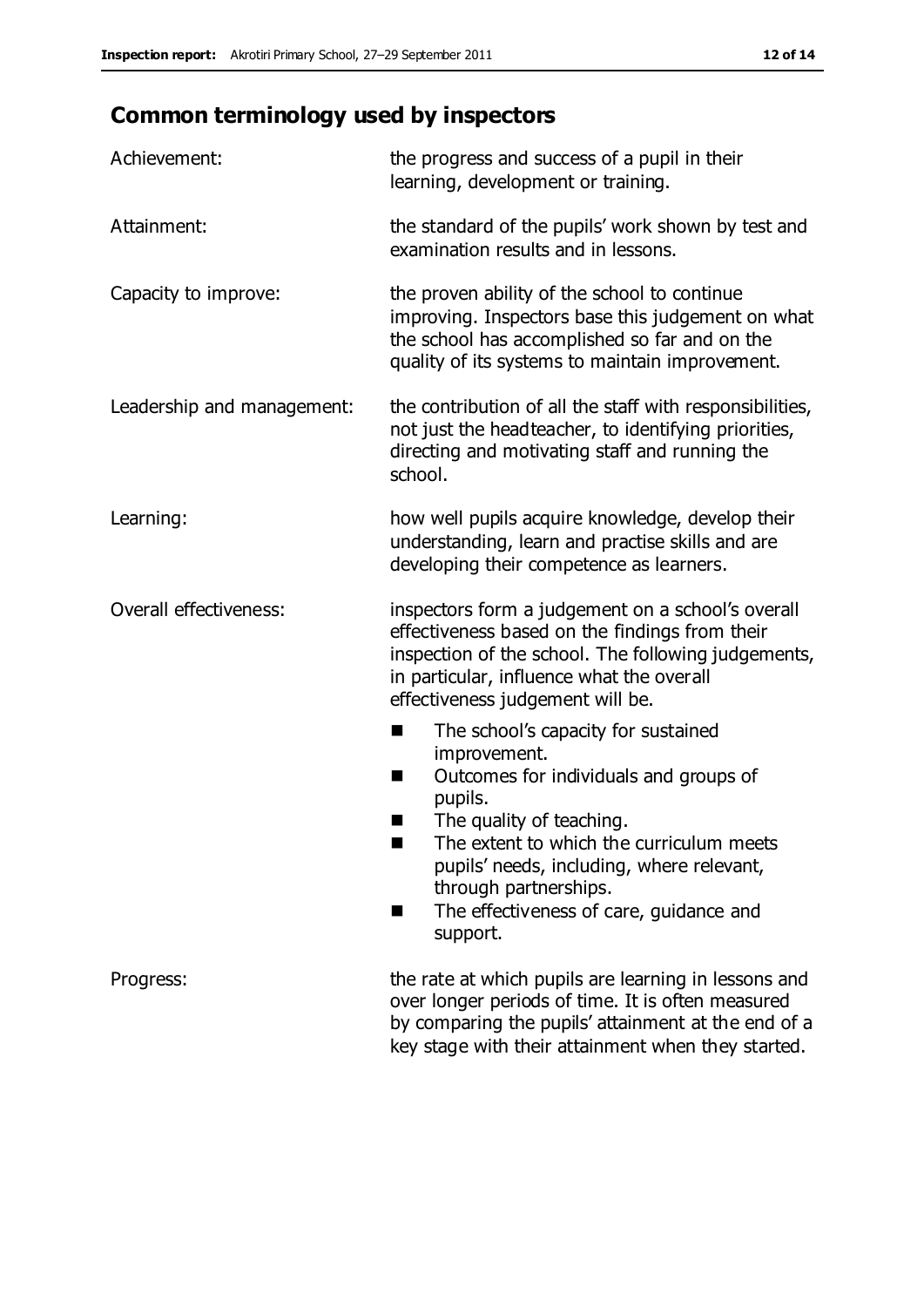#### **This letter is provided for the school, parents and carers to share with their children. It describes Ofsted's main findings from the inspection of their school.**



3 October 2011

Dear Pupils

#### **Inspection of Akrotiri Primary School, BFPO 57, Cyprus**

Thank you so much for your warm welcome when we inspected your school. It was a pleasure to meet such polite and well behaved pupils- you are a credit to your school and to your families. We listened carefully to what you had to say. We have judged that Akrotiri Primary School is a good school.

You told us that you feel safe in school and that you settle quickly when you join the school. We think that staff look after you exceptionally well and make sure you have support when you need it. You said that you think you are doing well at school and we agree. Some of you talked about the many interesting things you do that teach you so much. You develop into mature, sensible young people and we think you could be given more responsibilities in school including helping to make decisions about school life. We also think you need more opportunities to learn about other communities beyond the one you share in Akrotiri.

Some of the things that teachers do in lessons are helping to make you better learners. Things such as 'working walls', assertive mentoring and target setting help you to understand what you are learning. Assessing for yourselves whether you have met the learning objective at the end of lessons helps too. Your positive attitudes to learning and your willingness to work hard are important factors in your good progress. Well done! Keep it up! We have asked that some teachers use these features more to make sure you get the best out of your learning. We were pleased to see how much provision has changed for Foundation Stage 1 and Foundation Stage 2 children since the last inspection. They now make good progress too.

All of these improvements since the last inspection are the result of the headteacher, other staff, and governors working hard to check what is good about the school and what needs to improve. We think that some staff need to develop their roles so that they can help Akrotiri School continue to improve in the future.

Best wishes

Jane Wotherspoon Her Majesty's Inspector